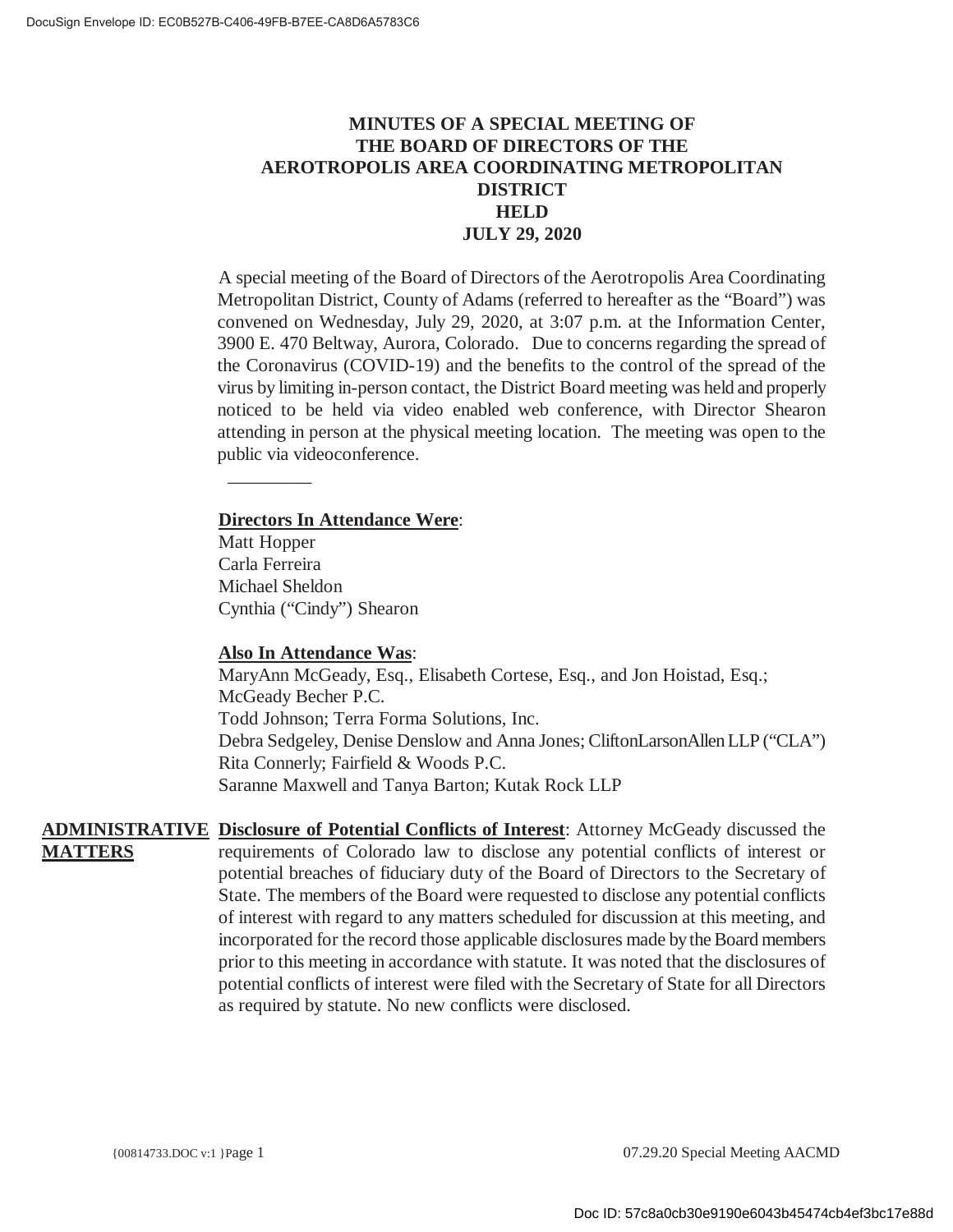**Public Comment**: Director Hopper noted that this meeting is open to the public. The public is welcome to speak, but those who choose to speak must identify themselves for the record. People who don't wish to speak, but would like to be identified in the Minutes are encouraged to introduce themselves. The public is not required to identify themselves if not speaking.

**Agenda**: The Board considered the proposed Agenda for the District's special meeting.

Following discussion, upon motion duly made by Director Sheldon, seconded by Director Ferreira and, upon vote unanimously carried, the Agenda was approved, as amended.

**Meeting Location:** The Board entered into a discussion regarding the requirements of Section 32-1-903(1), C.R.S., concerning the location of the District's Board meeting. Following discussion, upon motion duly made by Director Sheldon, seconded by Director Ferreira and, upon vote unanimously carried, the Board determined that because there was not a suitable or convenient location within the District boundaries to conduct this meeting it was determined to conduct this meeting at the above-stated location, with Director Shearon attending in person. Due to concerns regarding the spread of COVID-19, and the benefits to the control of the virus by limiting in-person contact, the remaining Board members and consultants attended via videoconference. The Board further noted that notice providing the time, date and video link information was duly posted and that no objections, or any requests that the means of hosting the meeting be changed by taxpaying electors within its boundaries have been received.

**Eligible Governmental Entity Agreement with Statewide Internet Portal**  Authority of Colorado ("EGE"): Attorney McGeady discussed rescinding the approval of the EGE. Following discussion, upon a motion duly made by Director Sheldon, seconded by Director Ferreira and, upon vote unanimously carried by roll call, the Board rescinded approval of the EGE.

**CONSENT AGENDA**

The Board considered the following actions:

 $\overline{\phantom{a}}$  . The contract of the contract of  $\overline{\phantom{a}}$ 

- Ratify approval of Task Order No. 20 under the Master Service Agreement ("MSA") for Planning and Architectural Services by and between the District and Norris Design, Inc. for Park 03 Site Plan, in the amount of \$160,000.
- Ratify approval of Task Order No. 23 under the MSA for Planning and Landscape Architecture Services by and between the District and Norris Design, Inc. for Infrastructure Site Plan 04, in the amount of \$115,000.

{00814733.DOC v:1 }Page 2 07.29.20 Special Meeting AACMD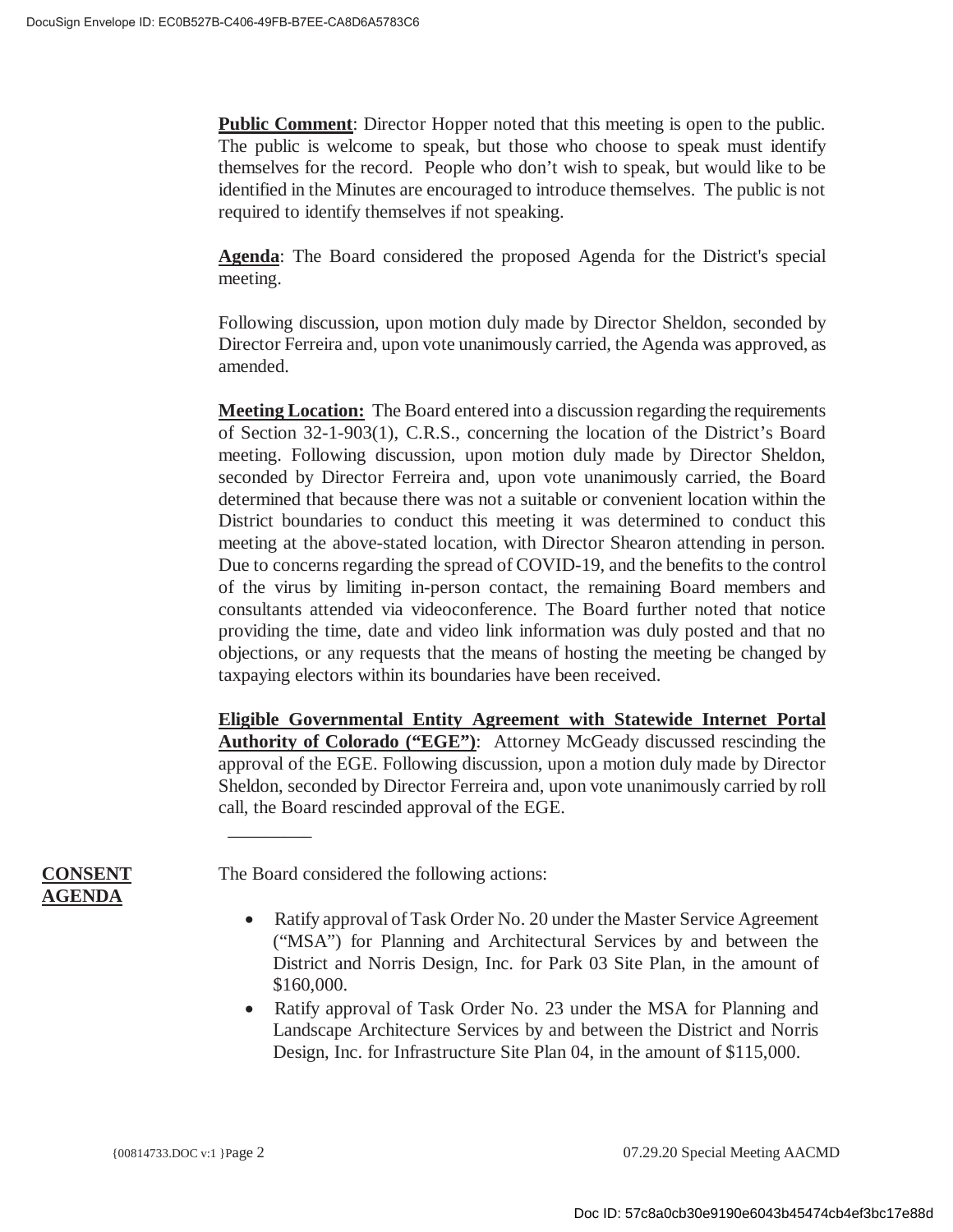$\overline{\phantom{a}}$  . The contract of the contract of  $\overline{\phantom{a}}$ 

 $\overline{\phantom{a}}$ 

� Discuss and consider approval of an Intergovernmental Agreement Regarding Design and Construction of The Aurora Highlands Parkway ("IGA") by and between the Aerotropolis Regional Transportation Authority ("ARTA") and Aerotropolis Area Coordinating Metropolitan District ("District").

Following discussion, upon a motion duly made by Director Sheldon, seconded by Director Shearon and, upon vote, unanimously carried, the Board determined to defer Task Order No. 20 and Task Order No. 23 under the MSA for Planning and Landscape Architecture Services with Norris Design, Inc. to the next agenda and approve the IGA by and between ARTA and the District.

## **LEGAL MATTERS** None.

# **FINANCIAL**

**MATTERS The Aurora Highlands Community Authority Board ("CAB") and District Engineer's Report and Verification of Costs Associated with Public Improvements, (Draw No. 25), prepared by Schedio Group LLC, in the amount of \$3,412,016.46**: Attorney McGeady and Ms. Sedgeley reviewed Draw No. 25 with the Board. Following discussion, upon a motion duly made by Director Sheldon, seconded by Director Shearon and, upon vote, unanimously carried by roll call, the Board approved the Engineer's Report and Verification of Costs Report Associated with the Public Improvements (Draw No. 25), prepared by Schedio Group LLC, in the amount of \$3,412,016.46.

#### **CAPITAL PROJECTS Draw Request No. 25**: Mr. Johnson presented the Board with Draw Request No. 25.

Following discussion, upon motion duly made by Director Sheldon, seconded by Director Ferreira and, upon vote unanimously carried by roll call, the Board approved Draw Request No. 25, in the amount of \$3,461,285.68 represented by check nos. 1674 through 1704, as shown below:

| Developer               |                          |
|-------------------------|--------------------------|
| AACMD (spine) Bond A    | \$3,348,257.51(1)        |
| AACMD (in-tract) Bond B | $\frac{12,461.18(2)}{2}$ |
| ARTA                    | 49,269.22(3)<br>S.       |
| ATEC (spine)            | 51,297.77 (2)            |
| <b>Total:</b>           | \$3,461,285.68           |

Attorney McGeady advised the Board that a waiver will be requested for Draw No. 2 on 2020A Bonds due to the project cost job coding not being complete. The Board acknowledged this requirement.

{00814733.DOC v:1 }Page 3 07.29.20 Special Meeting AACMD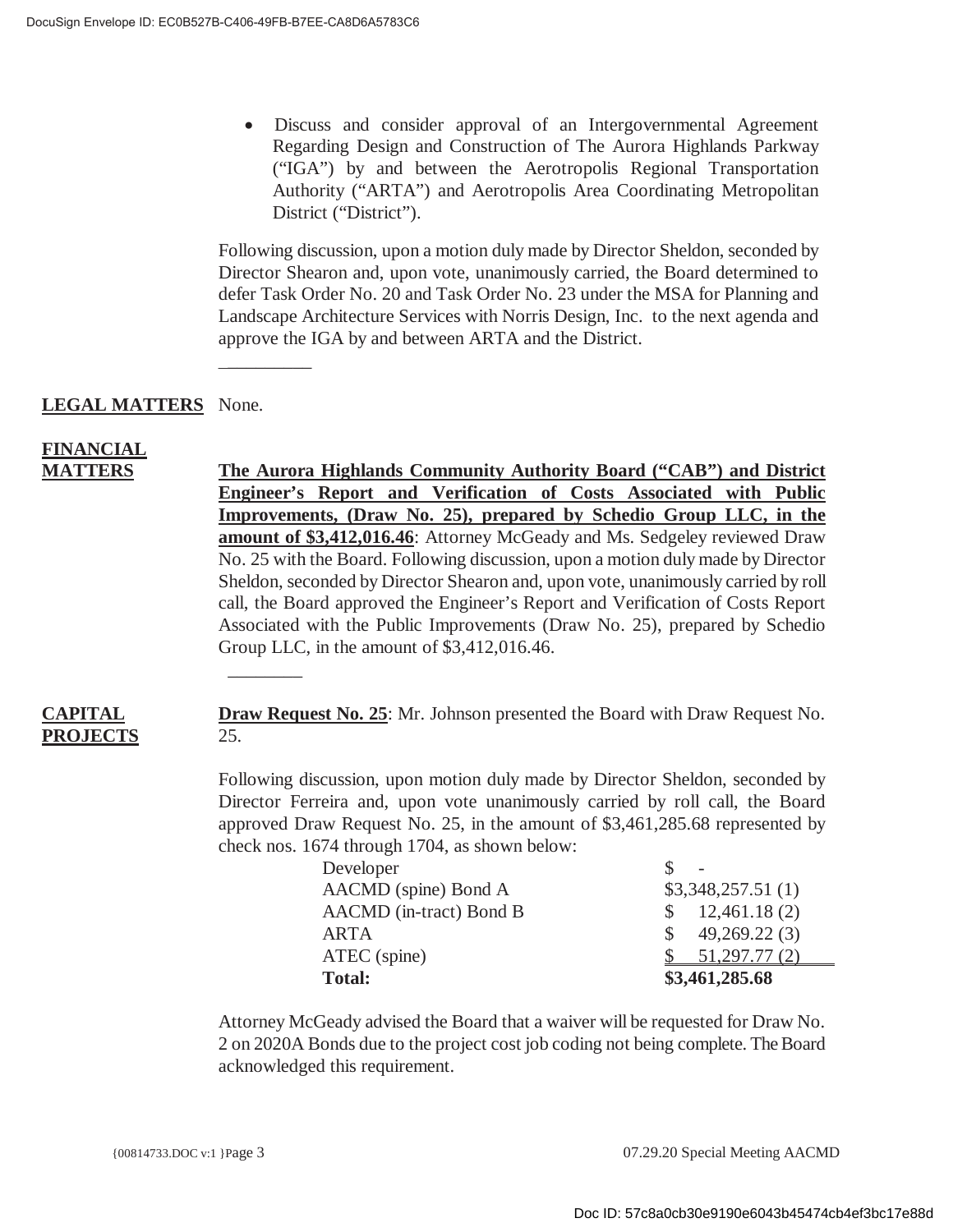\_\_\_\_\_\_\_\_\_\_

 $\overline{\phantom{a}}$ 

 $\overline{\phantom{a}}$ 

**Project Cost Job Coding:** Mr. Johnson reported on the status of project cost job coding with the Board.

**ARTA MATTERS** There were no ARTA matters for discussion at this time.

**OTHER BUSINESS Executive Session**: The Board notified those present that it would need to convene in Executive Session for the purpose of receiving legal advice on specific legal questions regarding contract negotiations.

> Pursuant to Sections 24-6-402(4)(b) and (e), C.R.S., and upon a motion made by Director Hopper, seconded by Director Sheldon and, upon vote unanimously carried by roll call, the Board, District Counsel and District Management convened in Executive Session at 3:21 p.m. for the purposes of receiving legal advice on specific legal questions regarding contract negotiations. The Board did not engage in substantial discussion of any matter not enumerated in Section 24-6-402(4), C.R.S. The Board did not adopt any proposed policy, position, resolution, rule, regulation or formal action. At no time during the executive session did Denise Denslow or Anna Jones participate in or influence the Board's deliberations.

> Pursuant to Section 24-6-402(2)(d.5)(II)(B), C.R.S., no record will be kept of those portions of the Executive Session that, in the opinion of the Board's attorneys, constitute privileged attorney-client communication pursuant to Section 24-6- 402(4), C.R.S.

> The executive session meeting was adjourned at 3:57 upon a motion duly made by Director Ferreira, seconded by Director Sheldon and, upon vote unanimously carried by roll call.

**ADJOURNMENT** There being no further business to come before the Board at this time, upon motion duly made by Director Ferreira, seconded by Director Sheldon and upon vote, unanimously carried, the meeting was adjourned.

Respectfully submitted, -DocuSigned by: Cindy Shearon 22D0DB3A872B4F8..

Secretary for the Meeting

{00814733.DOC v:1 }Page 4 07.29.20 Special Meeting AACMD